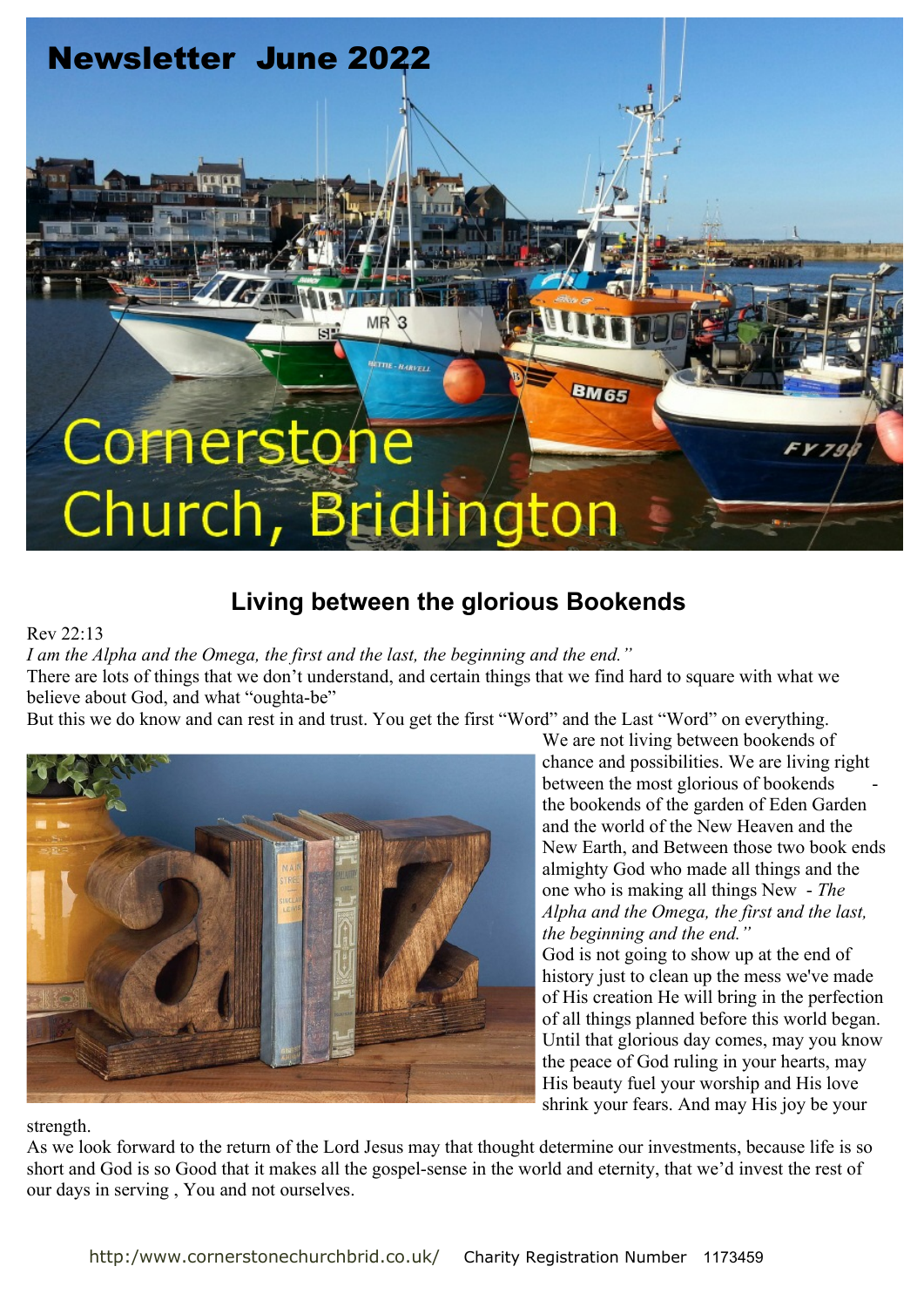#### **Cornerstone Contact details.**

Cornerstone Church Bridlington, St Johns Walk off Brett street. YO164 HJ Church Secretary :- Sara Dean Phone :-01262 670305 Trust Chairman :- Stuart Howarth Phone :- 01262 675860

## **Cornerstone Diary for June 2022**

5th June 10-45 am Morning service, Speaker:-Mike Morfin( inc Communion )

12th June 10-45 am Morning Service Speaker - Roger Gray

19th June 10-45 am Morning Service :- Dave and Jackey Cogman ( SGM)

26th June 10-45 am Morning Service :- Speaker Stuart.

Refreshments will be served in the coffee room after each service.

Support Team will meet at Cornerstone - 15<sup>th</sup> June at 7-00 pm



#### **Tots and Co**

Tots and Co meet at 1-30 until 3-00 pm we are now back to normal with no restrictions on numbers and no need to book in before the event we are meeting on the  $10^{th}$ ,  $17^{th}$  and  $24^{th}$  of June

There is no charge for this event, but there is a box for donations towards the cost of refreshments.



**Missionary Offering for this Month will go to support :-** Sjoerd and Rachel van Veen working in West Africa



Thank you for joining us in prayer for the Fulani in Africa.

Rachel and Sjoerd

Rachel and Sjoerd are on holiday this month, to escape the heat and humidity of West Africa, pray that they would have a good time of refreshment and rest before they head back.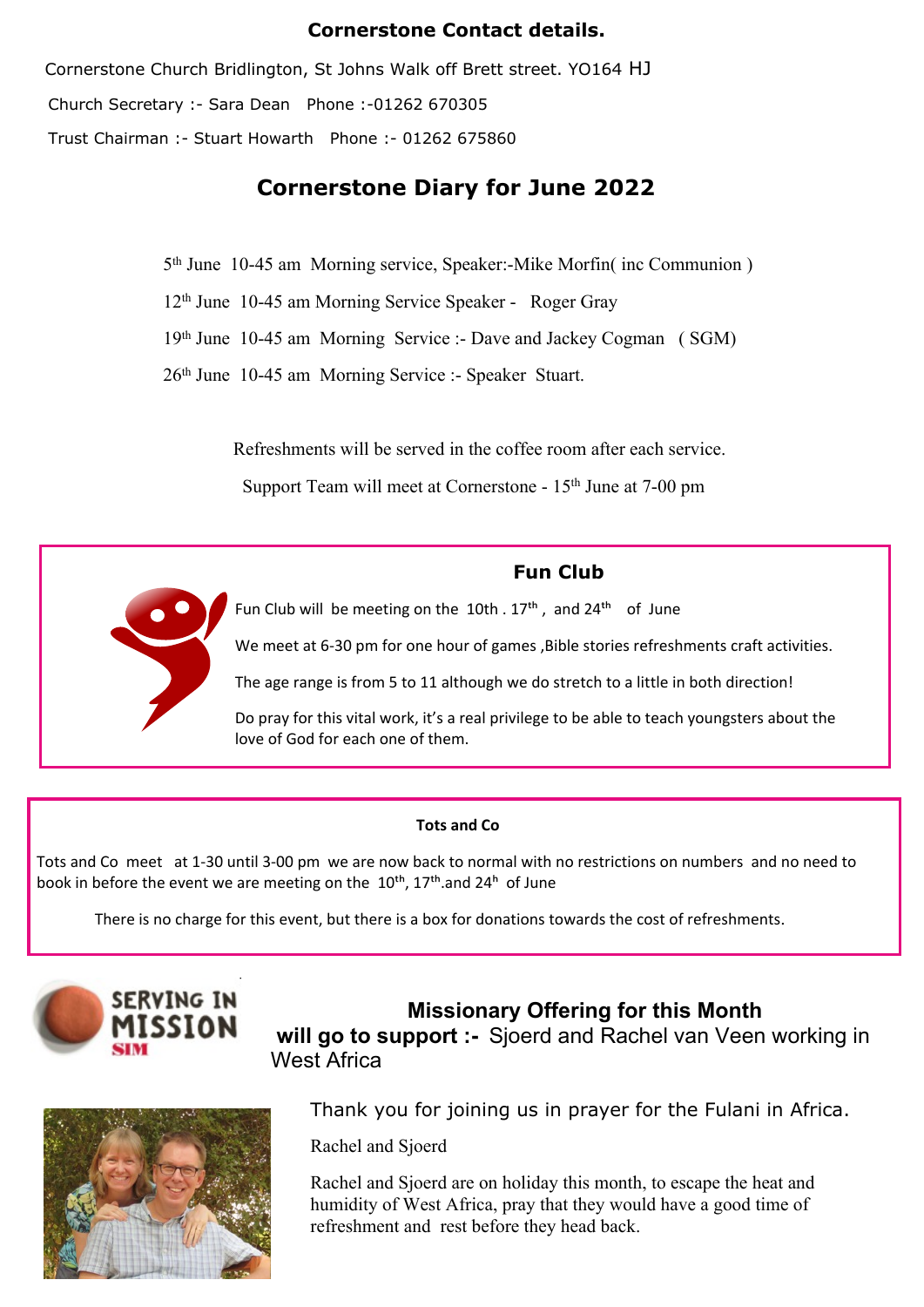# Praying together at Cornerstone



Our next monthly Church Prayer Meeting will be on the **25th June** at 9-15 am

Please try and meet with us as we give thanks to God for His goodness to us at Cornerstone, and bring our Church fellowship, our Country and the world situation before Him in prayer





## **Men's Big Breakfast 2nd July 9-00 am**

If you haven't put your name down on the list in the coffee room Then please sign up along with anyone you would like to invite

## **Ladies Lunch 9th July 12-00 noon.**

Ladies please book your place on the list in the coffee room



This is a great opportunity to invite your friends to Cornerstone to enjoy a meal and get to know some of the ladies from Cornerstone.

## **Coffee and Chat**



 Our next **coffee and chat sessions** will be on **Wednesday the 29th June** at Eastfield Garden Centre, at 2-00 pm this was originally a ladies get together , but the men felt left out so we will endeavour to find a table well away from the Ladies , where we can both meet and encourage each other as we meet socially to build relationships in the church.

It's a great opportunity to invite friends who perhaps don't come to church yet and it's a great low key way of introducing them to other members of our church.

# **Stamp Appeal**

 put your used stamps in the box under the notice board in the entrance hall. Many Thanks. Please remember to bring your used stamps to Church ASAP